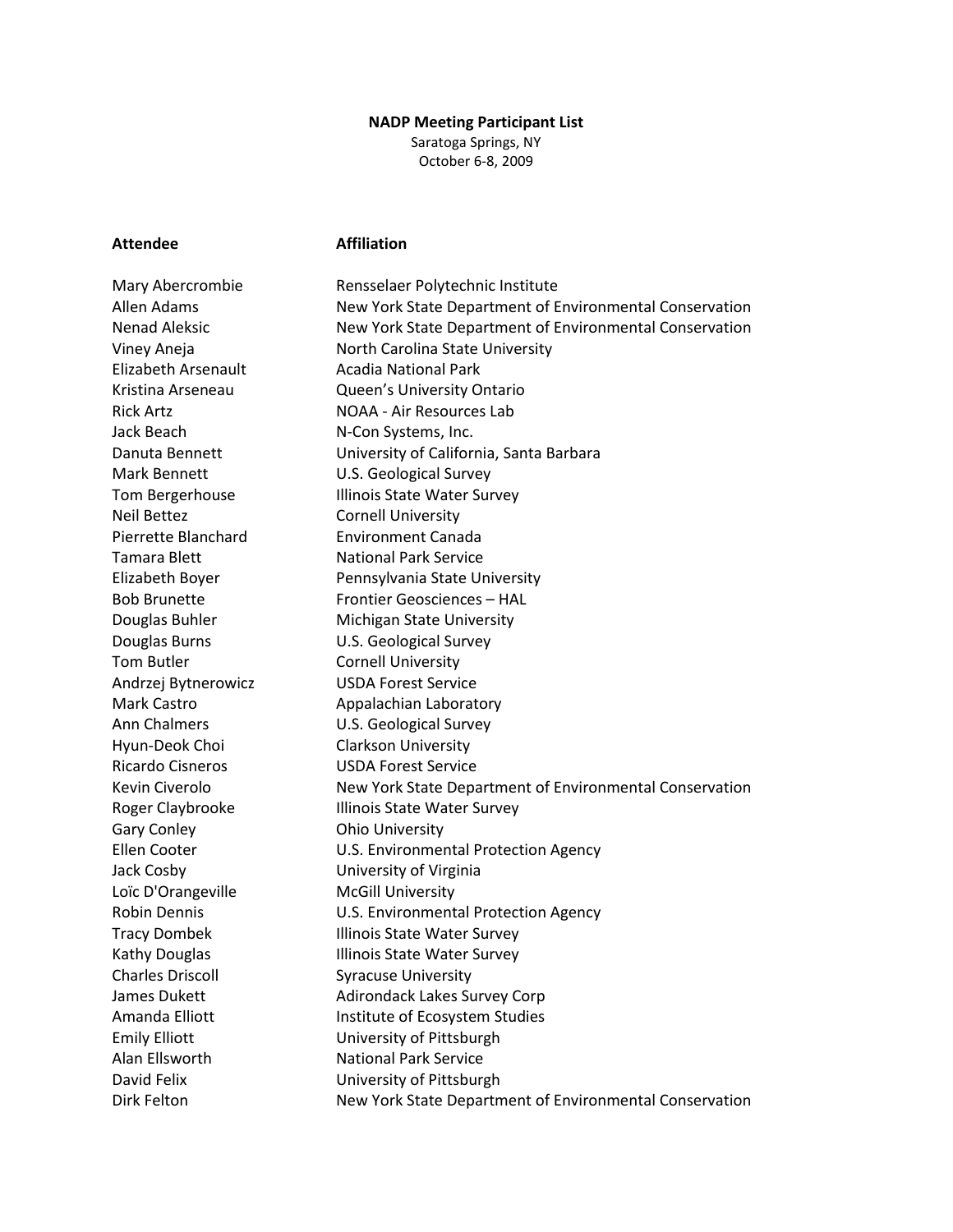Mark Fenn USDA Forest Service Suzanne Fisher Tennessee Valley Authority Cari Furiness North Carolina State University Liz Garcia Shenandoah National Park Nina Gartman **Illinois State Water Survey** Bill Gawley **Acadia National Park** David Gay **Illinois State Water Survey, NADP Coordinator** Linda Geiser **Siuslaw National Forest** Robert Gillies **Nobert Collection Climate Center, Utah State University** Rich Grant Purdue University Tara Greaver **Internal Mate and MCLS**. Environmental Protection Agency Lee Green **Illinois State Water Survey** Richard Haeuber U.S. Environmental Protection Agency Heidi Hales State of Vermont Misti Hebb Cheyenne River Sioux Tribe Eric Hebert EEMS Joel Herr Systech Water Resources Jeffrey Herrick U.S. Environmental Protection Agency Jean-Paul Hettelingh Coordination Centre for Effects-PBL, The Netherlands Matthew Hirsch New York State Department of Environmental Conservation Michele Hluchy **Alfred University** Thomas Holsen Clarkson University Kemp Howell **MACTEC Engineering & Consulting, Inc.** Jiaoayn Huang Clarkson University Cindy Huber USDA Forest Service William Jeffries The Mankee Environmental Systems, Inc. Andy Johnson State of Maine Jihoon Kang North Carolina State University Jason Karlstrom Frontier Geosciences – HAL Victoria Kelly **Institute of Ecosystems Studies** Maggie Kerchner NOAA - Air Resources Lab Ray Knighton USDA-National Institute of Food in Agriculture Richard Kobe Michigan State University Sagar Krupa University of Minnesota Greg Lampman New York State Energy Research and Development Agency David LaRoche **U.S. Environmental Protection Agency** Robert Larson **Illinois State Water Survey** Gregory Lawrence U.S. Geological Survey Matt Layden **Illinois State Water Survey** Sang Rong Lee North Carolina State University Chris Lehmann Illinois State Water Survey Preston Lewis New York State Department of Environmental Conservation Wei Li Syracuse University Scott Lorey **Adirondack Council** Gary Lovett **Institute of Ecosystems Studies** Winston Luke NOAA - Air Resources Lab Jason Lynch U.S. Environmental Protection Agency Kevin MacDonald Maine DEP Air Quality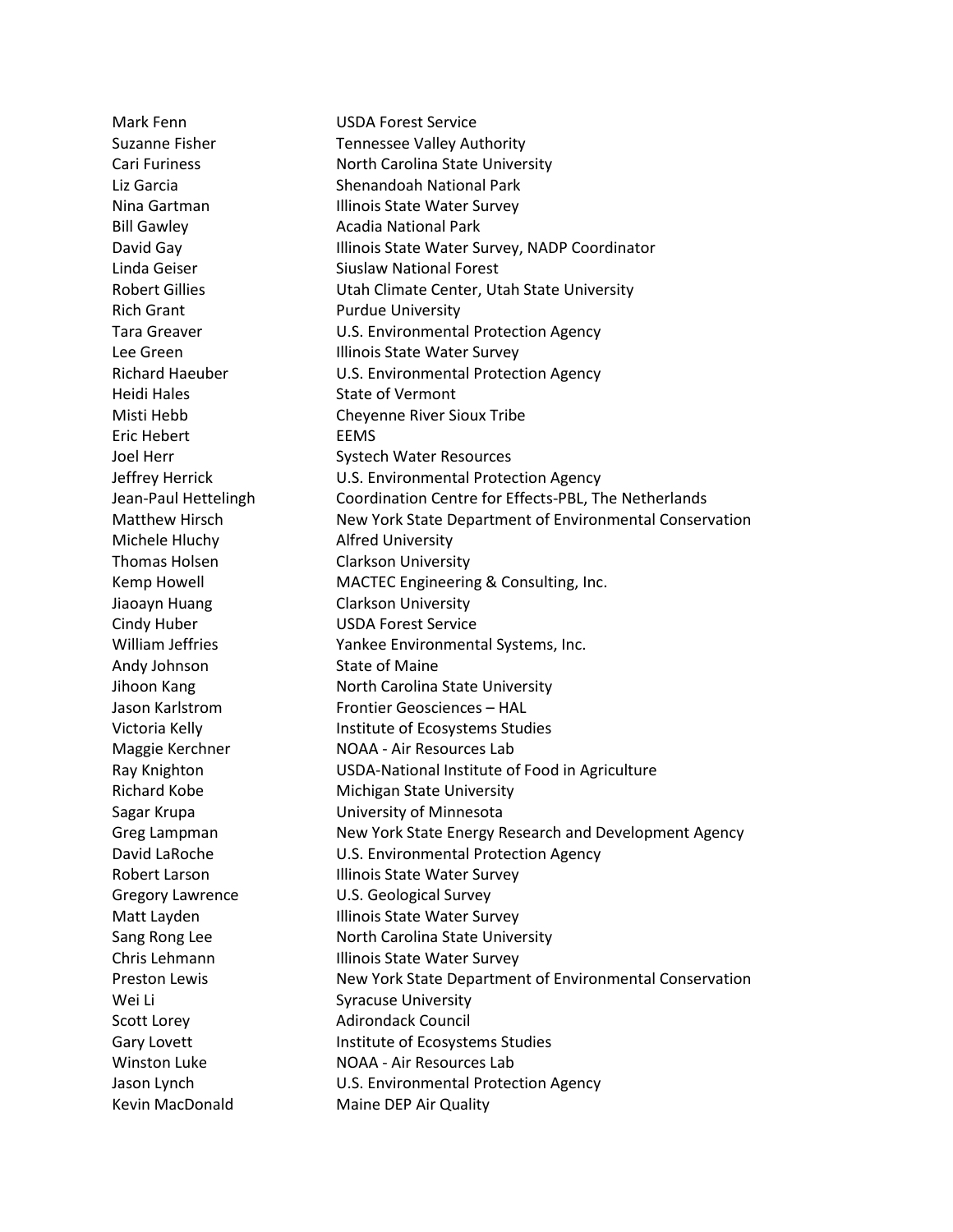Roxanne Marino **Cornell University** Timothy McCay Colgate University Paul Miller NESCAUM Myron Mitchell Syracuse University Ray Morgan Frostburg University Kristi Morris National Park Service Alfred Moyle **Penn State University** Peter Murdoch **U.S. Geological Survey** Mark Nilles **Mark Nilles** U.S. Geological Survey Mark Olson U.S. Geological Survey Pam Padgett USDA Forest Service Linda Pardo USDA Forest Service Toral Patel-Weynand USDA Forest Service Heather Pembrook State of Vermont Miriam Pendleton University of Vermont Jake Peters U.S. Geological Survey Jennifer Phelan RTI International Melanie Pitrolo USDA Forest Service Ellen Porter **National Park Service** Afshin Pourmokhtarian Syracuse University Rich Pouyat USDA Forest Service Karen Rice U.S. Geological Survey Martin Risch **U.S. Geological Survey** Chul-Un Ro Environment Canada Holly Salazer **Penn State University** Chuck Sams USDA Forest Service

Mike Malaier **State of Alabama** Mike McHale **Mike McHale** U.S. Environmental Protection Agency Katherine Middlecamp University of Pittsburgh Eric Miller **Institute of Ecosystems Studies** Kevin Mishoe MACTEC Engineering & Consulting, Inc. Wayne Munns **WAYS** U.S. Environmental Protection Agency Georgia Murray **Appalachian Mountain Club** Neng-Huei Lin National Central University, Taiwan Kristopher Novak U.S. Environmental Protection Agency Kimberly Paulsen Peconic Estuary Program Ralph Perron **Hubbard Brook Experimental Station** Eric Prestbo Tekran Research and Development Jeff Pribble **Illinois State Water Survey** Surya Ramaswamy Environmental Resource Management Anne Rea **Network** U.S. Environmental Protection Agency Mark Rhodes **Illinois State Water Survey** Wayne Robarge **North Carolina State University** Bruce Rodger Wisconsin Department of Natural Resources Chris Rogers MACTEC Engineering & Consulting, Inc. Jane Rothert **Illinois State Water Survey** Karen Roy **New York State Department of Environmental Conservation** Melissa Rury U.S. Environmental Protection Agency